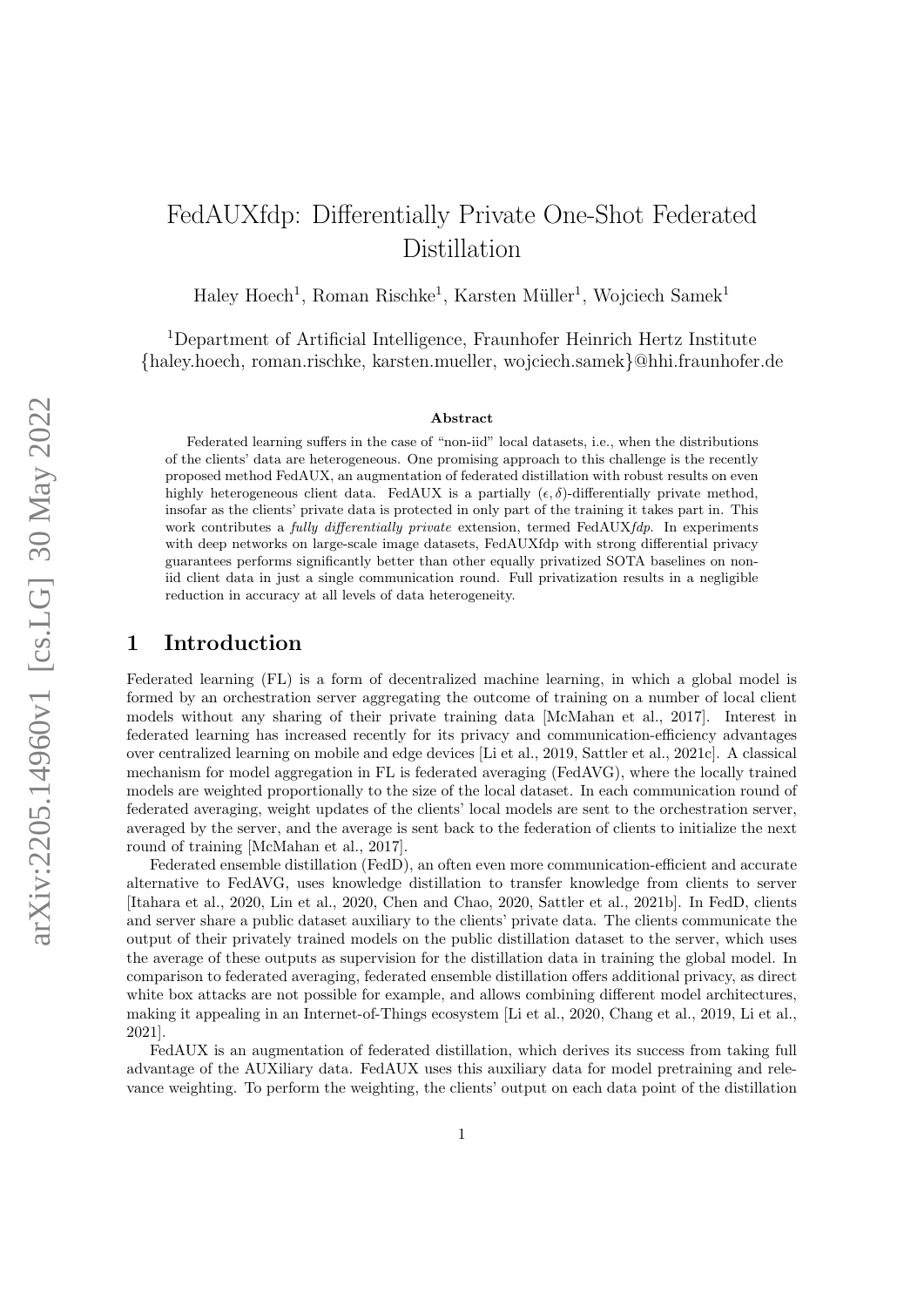dataset is individually weighted by a measure of similarity between that distillation datapoint and the client's local data, called a 'certainty score'. Weighting the outputs by the scores prioritizes votes from clients whose local data is more similar to the auxiliary/distillation data.

A major challenge of federated learning is performance when the distributions of the clients' data are heterogeneous, i.e. performance on "non-iid" data, as is often the circumstance in real-world applications of FL [\[Kairouz et al., 2021\]](#page-10-6). FedAUX overcomes that challenge, performing remarkably more efficiently on non-iid data than other state-of-the-art federated learning methods, federated averaging, federated proximal learning, Bayesian federated learning, and federated ensemble distillation. For example on MobilenetV2, FedAUX achieves 64.8% server accuracy, while even the second-best method only achieves 46.7% [\[Sattler et al., 2021a\]](#page-11-2).

Despite its privacy benefits, federated distillation still presents a privacy risk to clients participating [\[Papernot et al., 2017\]](#page-10-7). Data-level differential privacy protects the clients' data by limiting the impact of any individual datapoint on the model and quantifies the privacy loss associated with the method. Both governments and private institutions are increasingly interested in securing their data using differential privacy. [\[Sattler et al., 2021a\]](#page-11-2) train two models on private data, but only privatize the scoring model, leaving the data participating in the classification model exposed. In this work, we add a local, data-level  $(\epsilon, \delta)$ -differentially private mechanism for this second model and give an upper bound on the  $L_2$ -sensitivity of regularized multinomial logistic regression. By appropriately modifying the FedAUX method, we contribute a fully privatized version of FedAUX.

In results with deep neural networks on large scale image datasets at an  $(\epsilon = 0.6, \delta = 2 * 10^{-5})$ level of differential privacy we compare fully differentially private FedAUXfdp with two privatized baselines, federated ensemble distillation and federated averaging in a single communication round. FedAUXfdp outperforms these baselines dramatically on the heterogeneous client data. We also see a negligible reduction in accuracy of applying this strong amount of differential privacy to the modified FedAUX method.

In Section [3](#page-2-0) we outline the original FedAUX, in Section [4](#page-4-0) we explain our extension, including our privacy mechanism as well as background on differential privacy, and in Section [5](#page-7-0) we detail the experimental set-up and highlight important results.

## 2 Related Work

Our method extends [\[Sattler et al., 2021a\]](#page-11-2), who contributed a semi-differentially private FedAUX method. For a discussion of works related to the non-privacy aspects of FedAUX, we refer to their paper.

Cynthia Dwork introduced differential privacy [\[Dwork and Roth, 2014\]](#page-10-8) and [\[Kasiviswanathan](#page-10-9) [et al., 2008\]](#page-10-9) local differential privacy. Differential privacy bounds were greatly improved with the introduction of the moments accountant in [\[Abadi et al., 2016\]](#page-9-2).

In addition to quantifying privacy loss, differential privacy protects provably against membership inference attacks [\[Shokri et al., 2017,](#page-11-3) [Choquette-Choo et al., 2021\]](#page-9-3), in which an adversary can determine if a data point participated in the training of a model. This can pose a privacy threat, for example, if participation in model training could imply a client has a particular disease or other risk factor. Alternatives for privatization in general include secure multi-party computation or homomorphic encryption, though neither protect against membership inference attacks [\[Shokri et al.,](#page-11-3) [2017\]](#page-11-3). Others have combined local differential privacy and federated learning, notably [\[Geyer et al.,](#page-10-10) [2018,](#page-10-10) [McMahan et al., 2018\]](#page-10-11). While [\[Sun and Lyu, 2021\]](#page-11-4) combined federated model distillation with differential privacy, they only attain robust results on non-iid data when the client and distillation data contains the same classes.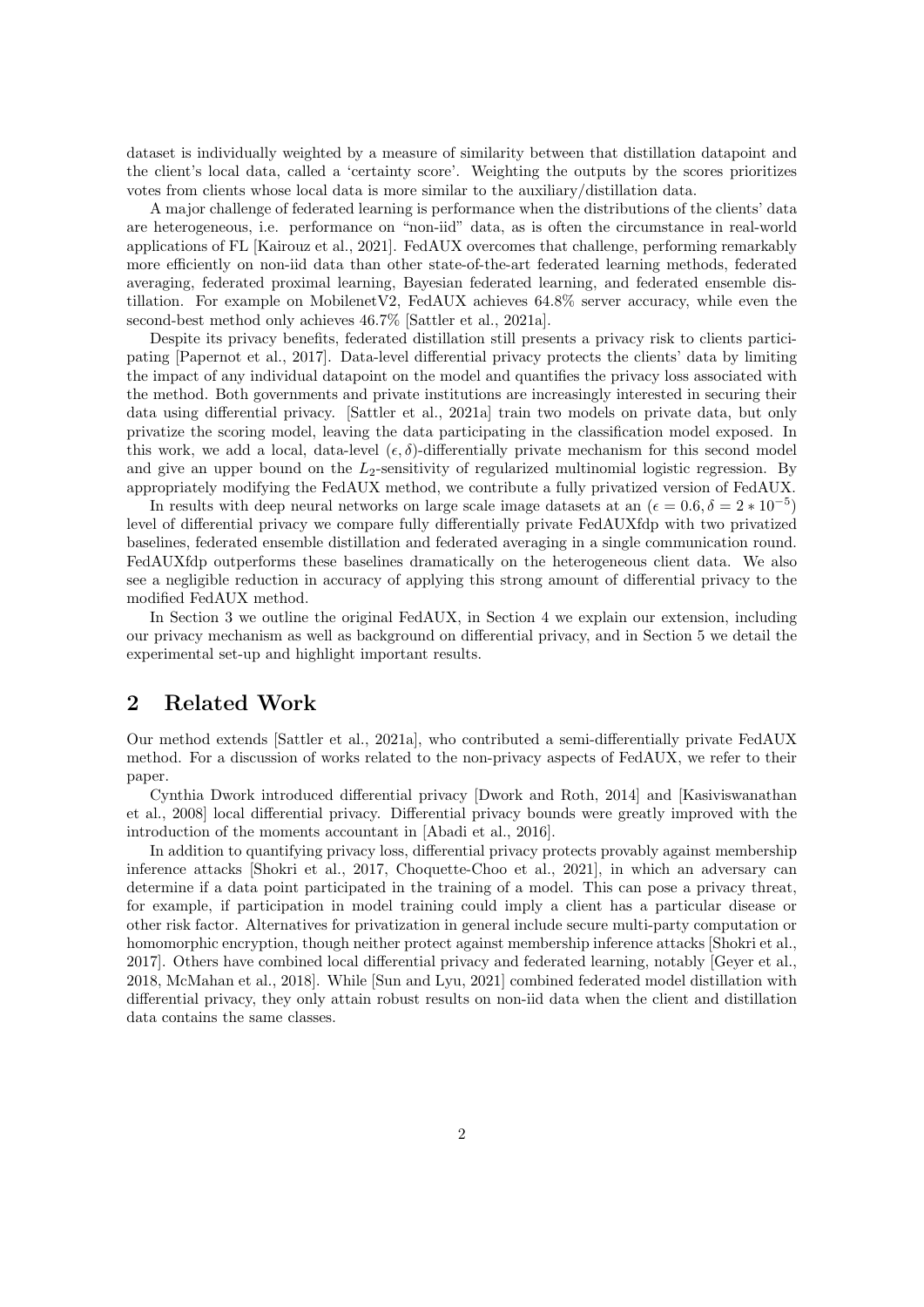# <span id="page-2-0"></span>3 FedAUX

#### 3.1 Method

In FedAUX, there are two actors, the clients and the orchestration server. Each client,  $i = 1, \ldots, n$ , has its own private, local, labeled dataset  $D_i$ . Auxiliary to the client data, is a public, unlabeled dataset  $D_{aux}$ . The auxiliary data is further split into the negative data  $D^-$ , used in training the certainty score models, and the distillation data  $D_{distill}$ , used for knowledge distillation.

There are three types of models, the clients' scoring models, the clients' classification models, and the server's global model, which can all be decomposed into a feature extractor  $h$  and linear or logistic regression classification head. Whether the full model or just the classification head is trained varies by model and we outline this next. In FedAUX four kinds of training are conducted (See Figure [1\)](#page-3-0):

- 1. Feature extractor. Unsupervised pretraining with the public auxiliary data  $D_{aux}$  on the server to obtain the feature extractor,  $h_0$ , which is sent to the clients and initialized in all their models as well as the server's.
- 2. Scoring model heads. Supervised training of the scoring model classification heads  $s_i$  of all clients, in combination with the frozen feature extractor  $h_0$  to generate scoring models  $f_i = s_i \circ h_0$ . Each training is a binary logistic regression on the extracted features of their private local data and the public negative data  $h_0(D_i \cup D^-)$ .
- 3. Classification models. Supervised training of the clients' full classification models  $g_i =$  $c_i \circ h_i$ , consisting of a feature extractor  $h_i$  (initialized with  $h_0$  from the pretraining) and linear classification head  $c_i$ , on their local datasets  $D_i$ .
- 4. Server model. Supervised training of the server's full model S, consisting of a feature extractor h (initialized with  $h_0$  from the pretraining) and linear classification head. The server calculates an initial weight update of the clients' average class model weight updates from their training round. For the server's training, the input data  $X$  is the unlabeled  $D_{distill}$  and the supervision Y a  $(|D_{distill}| \times n_{classes})$ -dimensional matrix of the softlabel output of the class model  $g_i(D_{distill})$ , weighted by a certainty score for each distillation datapoint. The certainty scores are the output of the  $(\epsilon, \delta)$ -differentially privatized scoring model on the distillation data  $f_i(D_{distill})$ , measures of similarity between each distillation data point and the client's local data. Each entry in  $Y$  is:

$$
\frac{\sum_{i} f_i(x) \cdot g_i(x)}{\sum_{i} f_i(x)}, \text{for } x \in D_{distill}.
$$
 (1)

#### 3.2 Privacy

Participating in the training of the scoring classification heads and classification models presents a privacy risk to the private data of the clients. In FedAUX, the scoring heads are sanitized using an  $(\epsilon, \delta)$ -differentially private sanitization mechanism. FedAUX's mechanism for privatizing the scoring model is based on freezing the feature extractor and using a logistic classification head. As the feature extractor was trained on public data, only sanitizing this head is required to yield a differentially private model. Further, using the L-BFGS optimizer in sci-kit learn's logistic regression guarantees finding optimal weights for the logistic regression heads. In FedAUXfdp we privatize the classification models in a similar fashion. This thereby makes the server models learned in FedAUXfdp fully differentially private, as discussed in Section [4,](#page-4-0) with the specific privacy mechanism outlined in Section [4.2.](#page-4-1)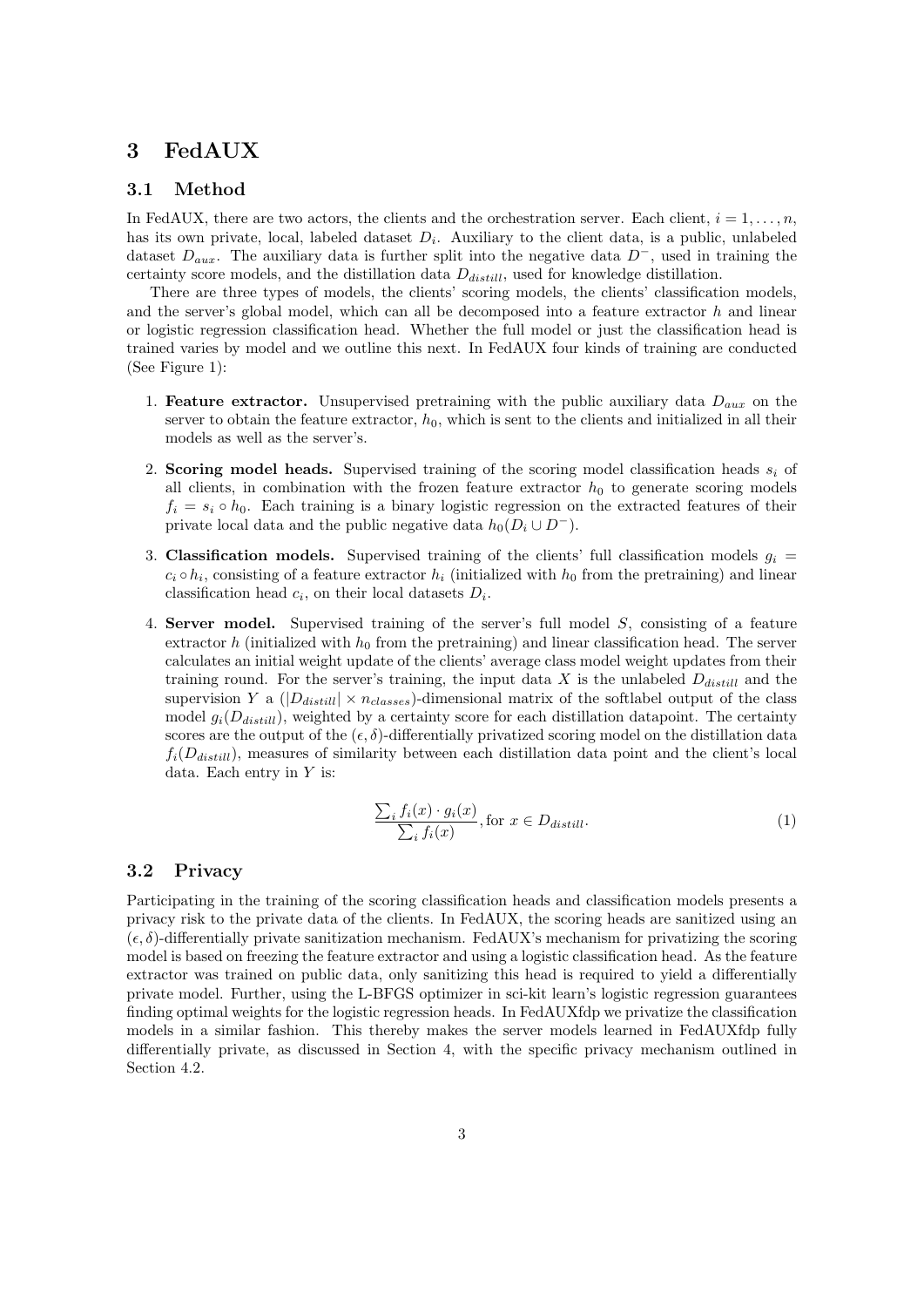<span id="page-3-0"></span>

Figure 1: Overview of FedAUX and FedAUXfdp training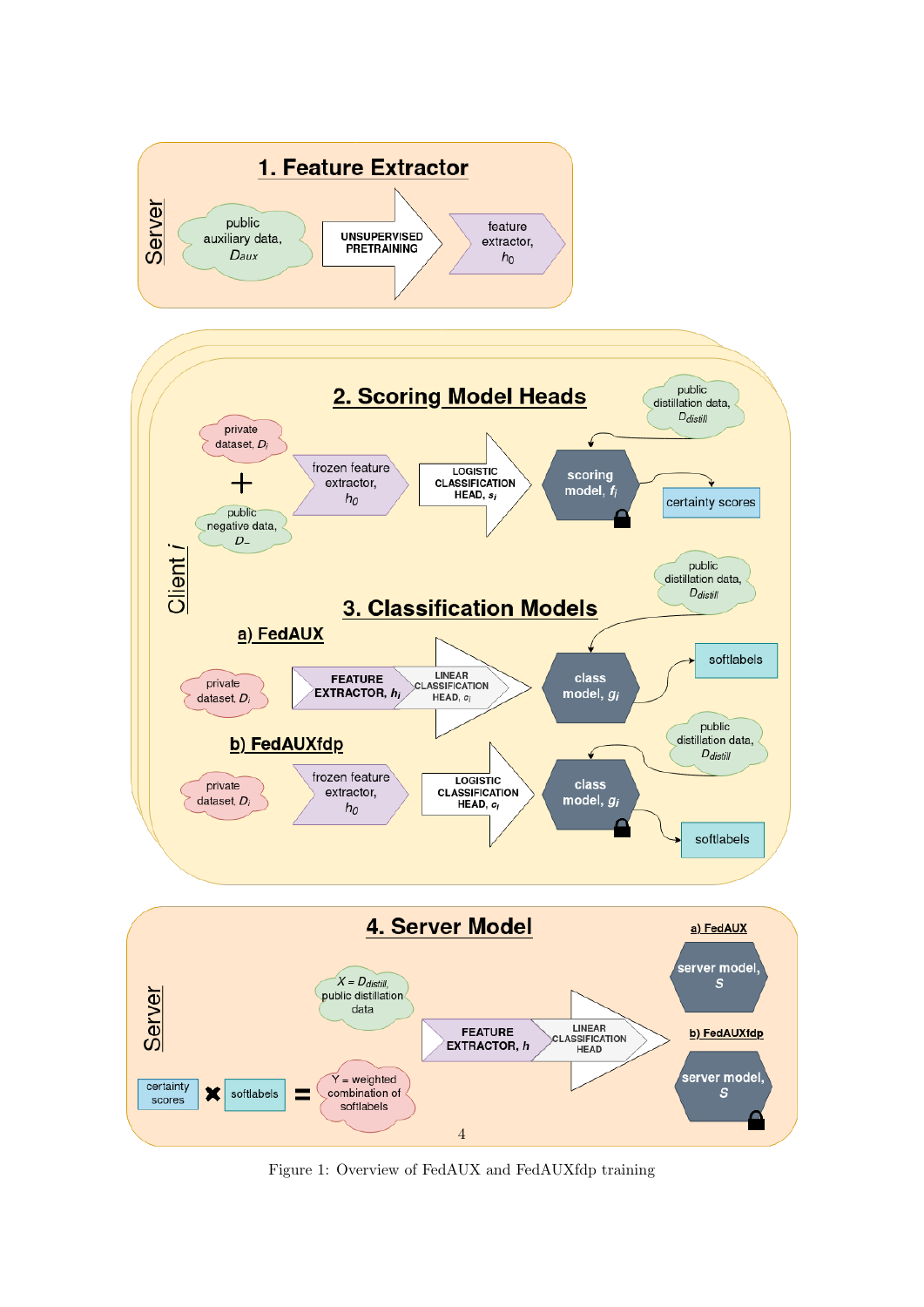# <span id="page-4-0"></span>4 FedAUXfdp

In the fully differentially private version of FedAUX, we adapt the training of the classification and server models as follows. Rather than training the full client models, we freeze the feature extractors and train only the classification heads using a multinomial logistic regression on extracted features of the client's local dataset  $D_i$ . As communicating model updates to the server poses a privacy threat, we no longer initialize the server with the averaged weight update of the clients. Accordingly, step three in the process is changed as follows:

3. Classification model. Supervised training of the classification model heads  $c_i$  of the clients, combined with the frozen feature extractor  $h_0$ , to generate class models  $g_i = c_i \circ h_0$ . Each is a multinomial logistic regression on the extracted features of their private local data  $h_0(D_i)$ . See Figure [1.](#page-3-0)

As with the scoring models in the original FedAUX, freezing the feature extractors, which have been trained on public data, allows us to make the models differentially private by simply sanitizing the classification heads. Again, we opt for logistic classification heads because the L-BFGS optimizer in sci-kit learn's logistic regression guarantees convergence to globally optimal weights of the logistic regression.

We formulate the training of these classifiers as regularized empirical risk minimization problems.

#### 4.1 Regularized Empirical Risk Minimization

Let  $\boldsymbol{\beta} := (\boldsymbol{\beta}_1^T, \dots, \boldsymbol{\beta}_C^T)^T \in \mathbb{R}^{C(p+1)}$  with  $\boldsymbol{\beta}_k := (\beta_{k,0}, \dots, \beta_{k,p})^T \in \mathbb{R}^{p+1}$  be the vector of trainable parameters of the regularized multinomial logistic regression problem with C classes

<span id="page-4-2"></span>
$$
\min_{\beta} J(\beta, h, D) = \frac{1}{|D|} \sum_{i=1}^{|D|} -\log(p_{y_i}(h(\mathbf{x}_i))) + \frac{\lambda}{2} ||\beta||_2^2
$$
 (2)

with softmax function

$$
p_{y_i}(\boldsymbol{\beta}, h(\mathbf{x}_i)) = \frac{\exp(\boldsymbol{\beta}_{y_i}^T h(\mathbf{x}_i))}{\sum_{k=1}^C \exp(\boldsymbol{\beta}_k^T h(\mathbf{x}_i))}
$$

for a labeled data point  $(\mathbf{x}_i, y_i)$  from a dataset D.

Thereby,  $h(\mathbf{x}_i) \in \mathbb{R}^{p+1}$  is an extracted feature vector with the first coordinate being a constant for the bias term  $\beta_{k,0}$ , and  $y_i \in \{1,\ldots,C\}$  the corresponding class label. We assume w.l.o.g. that

<span id="page-4-3"></span>
$$
||h(\mathbf{x})||_2 \le 1. \tag{3}
$$

To fulfill this assumption, we normalize the input features for the logistic regression problem as follows

$$
\tilde{h}(\mathbf{x}) := h(\mathbf{x}) \left( \max_{\mathbf{x} \in D} \|h(\mathbf{x})\|_2 \right)^{-1}.
$$
\n(4)

#### <span id="page-4-1"></span>4.2 Privacy

We privatize the classification models using  $(\epsilon, \delta)$ -differential privacy. Informally, differential privacy anonymizes the client data in this context, insofar as with very high likelihood the results of the model would be very similar regardless whether or not a particular data point participates in training [\[Dwork and Roth, 2014\]](#page-10-8).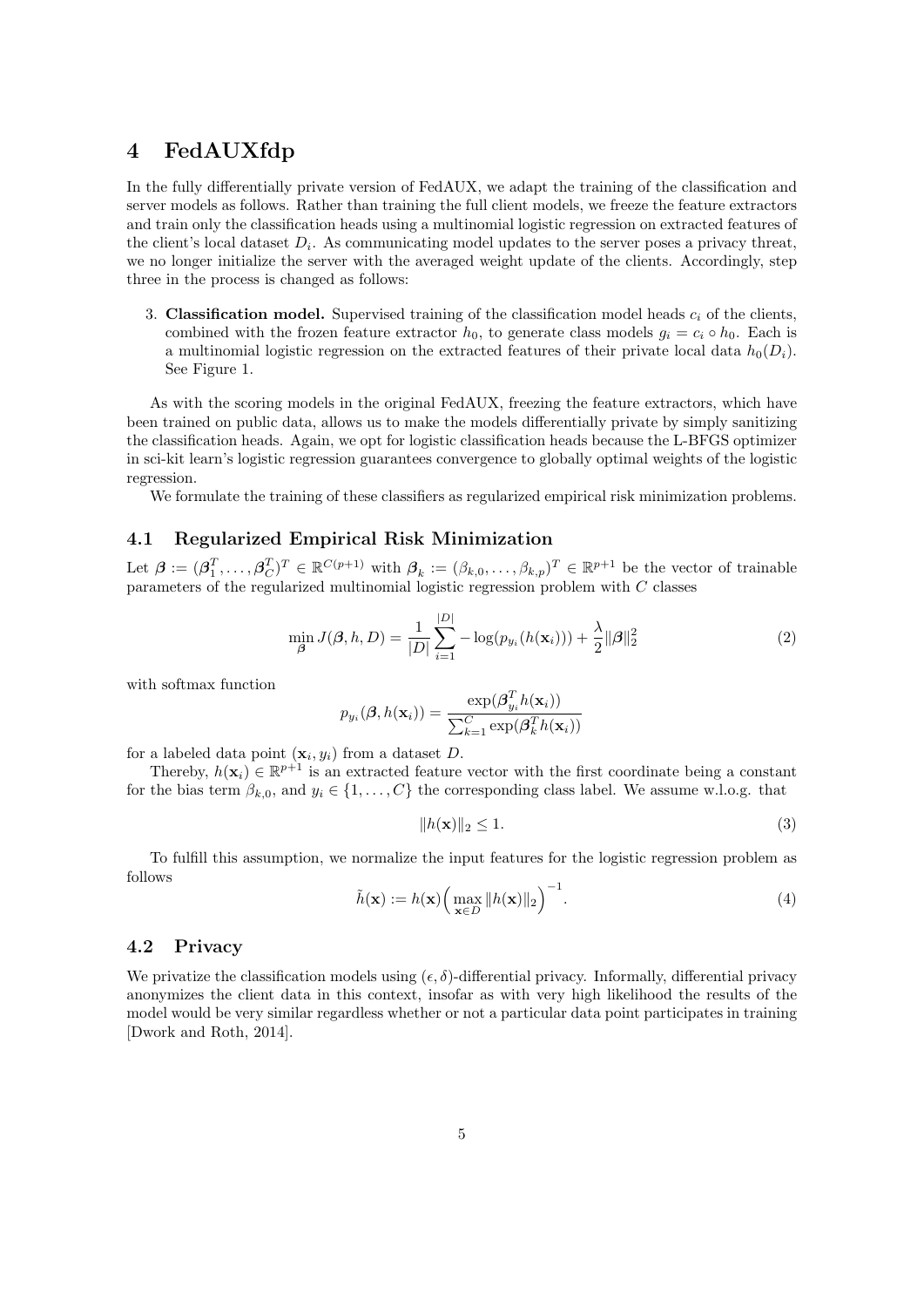#### 4.2.1 Definitions

**Definition 1.** A randomized mechanism  $\mathcal{M} : \mathcal{D} \to \mathcal{R}$  satisfies  $(\epsilon, \delta)$ -differential privacy, if for any two adjacent inputs  $D_1$  and  $D_2$  that only differ in one element and for any subset of outputs  $S \subseteq \mathcal{R}$ ,

$$
P[D_1 \in S] \le \exp(\epsilon) P[\mathcal{M}(D_2) \in S] + \delta.
$$

We use the Gaussian mechanism, in which a specific amount of Gaussian noise is added relative to the  $l^2$ -sensitivity [\[Dwork and Roth, 2014\]](#page-10-8) and according to pre-selected  $\epsilon$  and  $\delta$  values.

**Definition 2.** For  $\epsilon \in (0,1)$ ,  $c^2 > 2 \ln(1.25/\delta)$ , the Gaussian Mechanism with parameter  $\sigma \geq$  $c\Delta_2(\mathcal{M})/\epsilon$  is  $(\epsilon, \delta)$ -differentially private.

**Definition 3.** For two datasets,  $D_1, D_2$  differing in one datapoint, the  $L_2$ -sensitivity is

$$
\Delta(\mathcal{M}) = \max_{D_1, D_2 \in \mathcal{D}} \|\mathcal{M}(D_1) - \mathcal{M}(D_2)\|_2
$$

#### 4.2.2 Sensitivity of the Classification Models

We contribute the following theorem for the  $L_2$ -sensitivity of regularized multinomial logistic regression [\(2\)](#page-4-2), which generalizes a corollary from [\[Chaudhuri et al., 2011\]](#page-9-4) .

<span id="page-5-1"></span>**Theorem 1.** The  $L_2$ -sensitivity of regularized multinomial logistic regression, as defined in [\(2\)](#page-4-2), is at most  $\frac{2\sqrt{C}}{\lambda|D|}$ .

*Proof.* W.l.o.g. we set  $h(\mathbf{x}) = \mathbf{x}$  in this proof. Let  $D = \{(\mathbf{x}_1, y_1), \dots, (\mathbf{x}_N, y_N)\}\$ and  $D' = (D \setminus D')$  $\{(\mathbf{x}_N, y_N)\}\cup\{(\mathbf{x}'_N, y'_N)\}\$ . That is, D and D' differ in exactly one data point. Furthermore, let

$$
\beta_1^* = \underset{\beta}{\arg \min} J(\beta, D) \tag{5}
$$

$$
\beta_2^* = \underset{\beta}{\arg\min} J(\beta, D'). \tag{6}
$$

The goal is to show that  $\|\boldsymbol{\beta}_1^* - \boldsymbol{\beta}_2^*\|_2 \leq \frac{2\sqrt{C}}{\lambda N}$ . We define

$$
d(\boldsymbol{\beta}) := J(\boldsymbol{\beta}, D') - J(\boldsymbol{\beta}, D)
$$
  
= 
$$
\frac{1}{N} (l(\boldsymbol{\beta}, \mathbf{x}'_N) - l(\boldsymbol{\beta}, \mathbf{x}_N)),
$$
 (7)

with the log-softmax loss function

$$
l(\boldsymbol{\beta}, \mathbf{x}) := -\log(p_y(\boldsymbol{\beta}, \mathbf{x})) \tag{8}
$$

for an arbitrary data point  $(\mathbf{x}, y)$ .

With

$$
\nabla_{\beta} l(\beta, \mathbf{x}) = -\frac{\nabla_{\beta} p_y(\beta, \mathbf{x})}{p_y(\beta, \mathbf{x})}
$$
(9)

we obtain

<span id="page-5-0"></span>
$$
\frac{\partial p_k(\boldsymbol{\beta}, \mathbf{x})}{\partial \boldsymbol{\beta}_k} = \frac{\exp(\boldsymbol{\beta}_k^T \mathbf{x}) \cdot \sum_{j \neq k} \exp(\boldsymbol{\beta}_j^T \mathbf{x})}{(\sum_j \exp(\boldsymbol{\beta}_j^T \mathbf{x}))^2} \mathbf{x}
$$
(10)

$$
\frac{\partial p_k(\boldsymbol{\beta}, \mathbf{x})}{\partial \boldsymbol{\beta}_{\ell \neq k}} = -\frac{\exp(\boldsymbol{\beta}_k^T \mathbf{x}) \cdot \exp(\boldsymbol{\beta}_{\ell}^T \mathbf{x})}{(\sum_j \exp(\boldsymbol{\beta}_j^T \mathbf{x}))^2} \mathbf{x}
$$
\n(11)

$$
\frac{\partial l(\boldsymbol{\beta}, \mathbf{x})}{\partial \boldsymbol{\beta}_{k=y}} = \frac{\sum_{j \neq k} \exp(\boldsymbol{\beta}_j^T \mathbf{x})}{\sum_j \exp(\boldsymbol{\beta}_j^T \mathbf{x})} \mathbf{x}
$$
\n(12)

$$
\frac{\partial l(\boldsymbol{\beta}, \mathbf{x})}{\partial \boldsymbol{\beta}_{\ell \neq y}} = -\frac{\exp(\boldsymbol{\beta}_{\ell}^T \mathbf{x})}{\sum_j \exp(\boldsymbol{\beta}_j^T \mathbf{x})} \mathbf{x}.\tag{13}
$$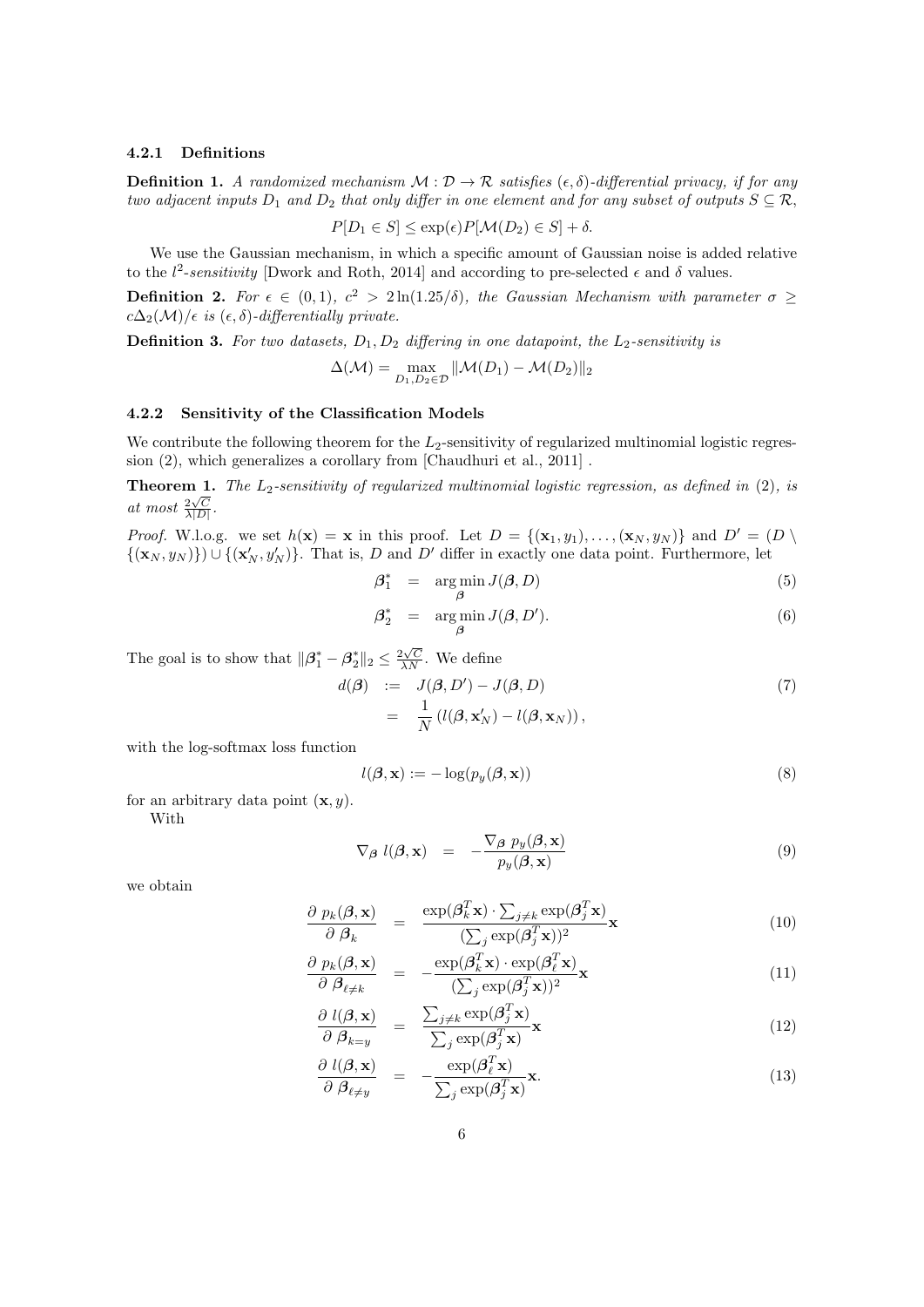Note, that the factors on the rhs of [\(12\)](#page-5-0) and [\(13\)](#page-5-0) have absolute values of at most 1. Hence, we can bound

$$
\|\nabla_{\beta} d(\beta)\|_{2} = \frac{1}{N} \|\nabla_{\beta} l(\beta, \mathbf{x}_{N}') - \nabla_{\beta} l(\beta, \mathbf{x}_{N})\|_{2}
$$
\n
$$
\leq \frac{1}{N} (\|\nabla_{\beta} l(\beta, \mathbf{x}_{N}')\|_{2} + \|\nabla_{\beta} l(\beta, \mathbf{x}_{N})\|_{2})
$$
\n
$$
\leq \frac{1}{N} (\sqrt{C} \|\mathbf{x}_{N}'\|_{2} + \sqrt{C} \|\mathbf{x}_{N}\|_{2})
$$
\n
$$
\leq \frac{2\sqrt{C}}{N},
$$
\n(14)

where the last inequality follows from assumption [\(3\)](#page-4-3) that  $||\mathbf{x}||_2 \leq 1$ .

We observe that due to the convexity of  $l(\beta, x)$  in  $\beta$  and the 1-strong convexity of the  $L_2$ -regularization term in [\(2\)](#page-4-2),  $J(\beta, D)$  is  $\lambda$ -strongly convex. Hence, we obtain by Shalev-Shwartz inequality [\[Shalev-Shwartz, 2007\]](#page-11-5)

$$
\left(\nabla_{\beta} J(\beta_1^*, D) - \nabla_{\beta} J(\beta_2^*, D)\right)^T \left(\beta_1^* - \beta_2^*\right) \ge \lambda \|\beta_1^* - \beta_2^*\|_2^2. \tag{15}
$$

Moreover, by construction of  $d(\boldsymbol{\beta})$ ,

$$
J(\beta_2^*, D) + d(\beta_2^*) = J(\beta_2^*, D').
$$
\n(16)

By optimality of  $\beta_1^*$  and  $\beta_2^*$ , it holds

$$
\mathbf{0} = \nabla_{\beta} J(\beta_1^*, D) = \nabla_{\beta} J(\beta_2^*, D') = \nabla_{\beta} J(\beta_2^*, D) + \nabla_{\beta} d(\beta_2^*).
$$

Applying the Cauchy-Schwartz inequality finally leads to

$$
\|\beta_1^* - \beta_2^*\|_2 \cdot \|\nabla_\beta d(\beta_2^*)\|_2 \ge \left(\beta_1^* - \beta_2^*\right)^T \nabla_\beta d(\beta_2^*)
$$
  
\n
$$
= (\beta_1^* - \beta_2^*)^T \left(\nabla_\beta J(\beta_1^*, D) - \nabla_\beta J(\beta_2^*, D)\right)
$$
  
\n
$$
\ge \lambda \|\beta_1^* - \beta_2^*\|_2^2, \tag{17}
$$

which concludes the proof, since

$$
\|\boldsymbol{\beta}_1^* - \boldsymbol{\beta}_2^*\|_2 \le \frac{\|\nabla_{\boldsymbol{\beta}} d(\boldsymbol{\beta}_2^*)\|_2}{\lambda} \le \frac{2\sqrt{C}}{\lambda N}.
$$
\n(18)

 $\Box$ 

We remark that in the binary case  $(C = 2)$  one regression head parameterized by  $\beta \in \mathbb{R}^{(p+1)}$ suffices, resulting in an  $L_2$ -sensitivity of at most  $\frac{2}{\lambda|D|}$ .

#### 4.2.3 Private Mechanism

Using Theorem [1](#page-5-1) and the Gaussian mechanism, we get our  $(\epsilon, \delta)$ -differentially private mechanism for sanitizing the multinomial classification models as follows:

$$
\mathcal{M}_{priv}(D) = \mathcal{M}(D) + \mathcal{N}(0, I\sigma^2), \text{ where}
$$

$$
\sigma^2 = \frac{8Cln(1.25\delta^{-1})}{\epsilon^2 \lambda^2 |D|^2}
$$

This leads to the overall training procedure for the classification models described in Algorithm [1.](#page-7-1)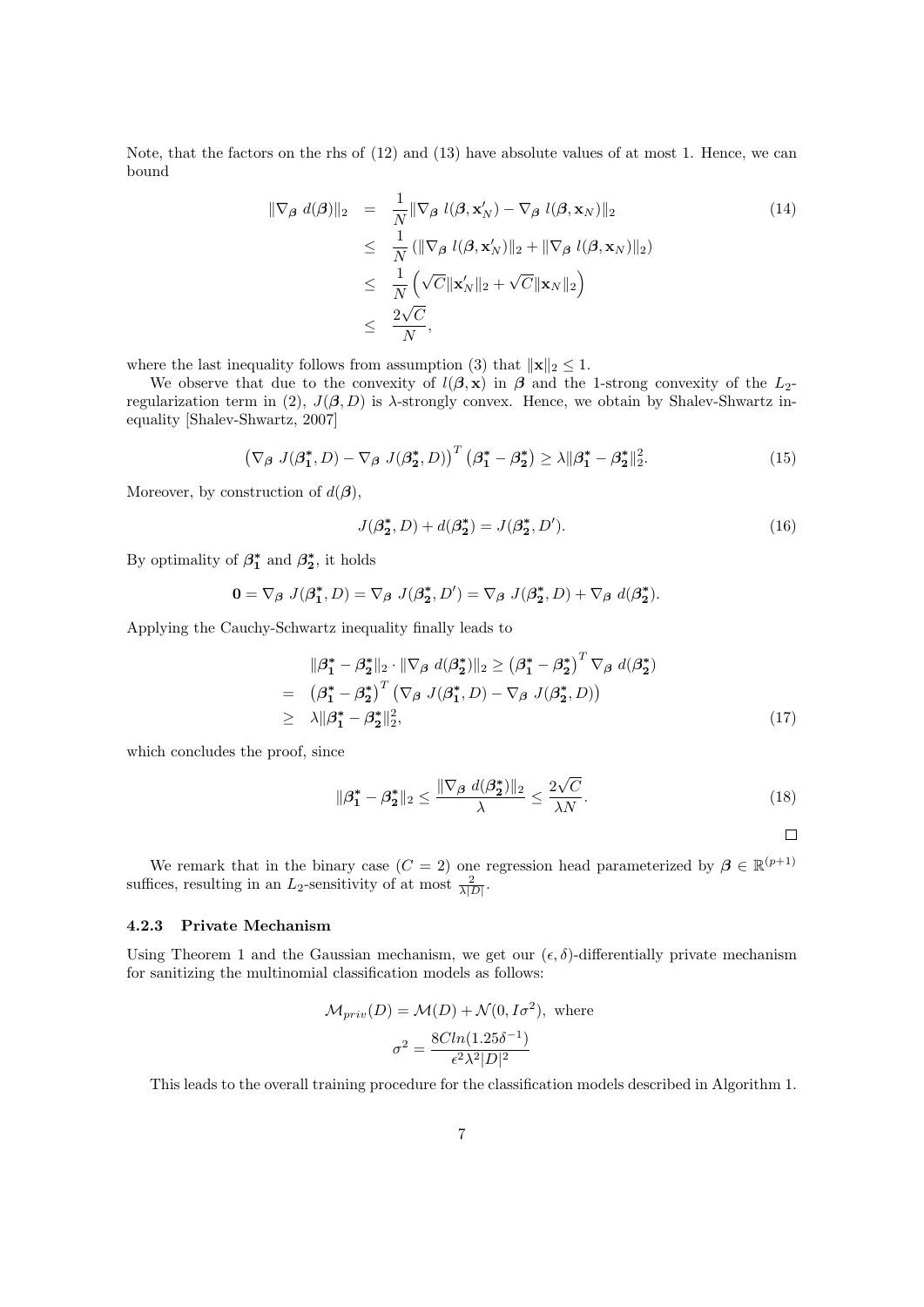<span id="page-7-1"></span>Algorithm 1 Classification model training and privatization

for each client do  $\beta^* \to \operatorname{argmin}_{\beta} J(\beta, h, D)$  $\sigma^2 \rightarrow \frac{8C \ln(1.25\delta^{-1})}{\epsilon^2 \lambda^2 (|D|)^2}$  $\epsilon^2\lambda^2(|D|)^2$  $\boldsymbol{\beta}^* \to \boldsymbol{\beta}^* + \overset{\sim}{\mathcal{N}}(0,I\sigma^2)$ end for

#### 4.2.4 Algorithm

#### 4.3 Total Differential Privacy

By the composability and post-processing properties of differentially private mechanisms [\[Dwork](#page-10-8) [and Roth, 2014\]](#page-10-8), the total privacy loss for an individual client's dataset in training of the server's model is equal to the sum of the loss of the scoring and classification models. The server model is  $(\epsilon, \delta)$ -differentially private, where

> $\epsilon = \epsilon_{scores} + \epsilon_{classes}$  $\delta = \delta_{scores} + \delta_{classes}$

### <span id="page-7-0"></span>5 Experiments

We ran experiments on large-scale convolutional, ShuffleNet- [\[Zhang et al., 2018\]](#page-11-6), MobileNet- [\[San](#page-10-12)[dler et al., 2018\]](#page-10-12), and ResNet-style [\[He et al., 2016\]](#page-10-13) networks, using CIFAR-10 as local client data and both STL-10 and CIFAR-100 as auxiliary data. Of the auxiliary data, 80% is used for distillation and 20% for unsupervised pretraining. The pretraining is done by contrastive representation learning using the Adam optimizer with a learning rate of 10<sup>−</sup><sup>3</sup> .

The number of clients is  $n = 20$  and there is full participation in one round of communication. The training data is split among the clients using a Dirichlet distribution as in [\[Hsu et al., 2019\]](#page-10-14) using the Dirichlet parameter  $\alpha$ . With the lowest  $\alpha = 0.01$ , clients see almost entirely one class of images. With the highest  $\alpha = 10.24$ , each client sees a substantial number of images from every class.

| Class  | $\alpha = 0.01$ | $\alpha = 0.04$ | $\alpha = 0.16$ | $\alpha = 10.24$ |
|--------|-----------------|-----------------|-----------------|------------------|
| First  | $94.5\%$        | 75.3%           | 56.8%           | $15.1\%$         |
| Second | $5.2\%$         | 16.6%           | 22.3%           | 13.6%            |
| Third  | $0.3\%$         | $5.6\%$         | $10.1\%$        | 12.0%            |

Table 1: Ranked percentage of data coming from the three largest classes for each level of data heterogeneity

We find the optimal weights of the class model logistic regressions using sci-kit learn's LogisticRegression with the L-BFGS [\[Liu and Nocedal, 1989\]](#page-10-15) optimizer. For baselines, we chose Federated Ensemble Distillation (FedD) and Federated Averaging (FedAVG), which we pretrain (+P) in the same fashion as FedAUXfdp. For FedAUXfdp and FedD+P, the full server model is trained for 10 distillation epochs using the Adam optimizer with a learning rate of  $5 \cdot 10^{-5}$  and a batch size of 128. For FedAVG+P, the average of the weights of the clients' logistic regressions is used as a classification head on top of the frozen feature extractor on the server.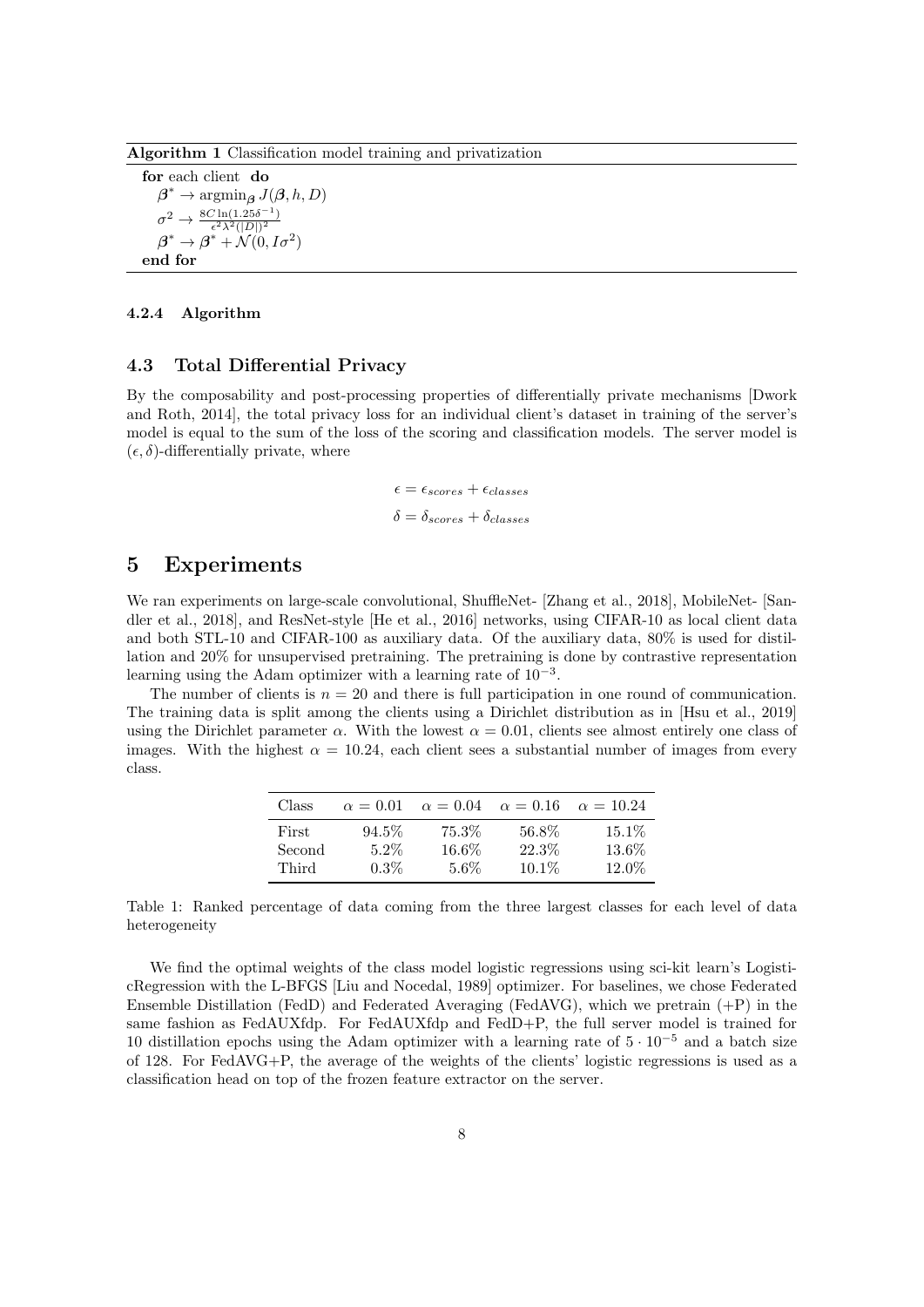For privacy, we chose  $(\epsilon = 0.1, \delta = 10^{-5})$  for the scores and unless otherwise mentioned  $(\epsilon = 1.1, \delta = 10^{-5})$  $(0.5, \delta = 10^{-5})$  for the classes. We choose regularization parameter  $\lambda = 0.01$  for both the certainty score and class models unless otherwise mentioned.

As shown in Table [2,](#page-8-0) FedAUXfdp significantly outperforms baselines in the most heterogeneous settings ( $\alpha = 0.01, 0.04$ ). While the baselines undergo a steady reduction in accuracy as client data heterogeneity increases, FedAUXfdp is even improving. The reason being, as data heterogeneity increases fewer classes per client result in the addition of less noise, see Theorem [1.](#page-5-1)

<span id="page-8-0"></span>

| Model                | Method                              | $\alpha = 0.01$                                      | $\alpha = 0.04$                                    | $\alpha = 0.16$                                    | $\alpha = 10.24$                                   |
|----------------------|-------------------------------------|------------------------------------------------------|----------------------------------------------------|----------------------------------------------------|----------------------------------------------------|
| ShuffleNet           | $FedAVG+P$<br>$FedD+P$<br>FedAUXfdp | $46.0 \pm 0.4$<br>$41.8 \pm 4.4$<br>$75.2\,\pm\,1.1$ | $56.7 \pm 6.6$<br>$54.7 \pm 5.0$<br>$74.6 \pm 1.1$ | $67.5 \pm 3.5$<br>$68.8 \pm 2.1$<br>$72.3 \pm 0.6$ | $74.1 \pm 1.4$<br>$72.3 \pm 1.6$<br>$71.7 \pm 1.3$ |
| MobileNetV2 $FedD+P$ | $FedAVG+P$<br>FedAUXfdp             | $47.2 \pm 2.6$<br>$43.7 \pm 1.8$<br>$72.8\pm0.4$     | $54.2 \pm 5.5$<br>$52.2 \pm 4.6$<br>$72.0 \pm 1.2$ | $65.6 \pm 0.9$<br>$67.0 \pm 1.7$<br>$70.8 \pm 0.2$ | $72.0 \pm 0.6$<br>$70.8 \pm 0.2$<br>$69.4 \pm 0.8$ |

Table 2: Server model inference accuracy of **FedAUXfdp** as compared to FL baselines with pretraining. All methods total differential privacy ( $\epsilon = 0.6, \delta = 2e - 05$ ).

Table [3](#page-8-1) shows the impact on accuracy of different levels of privacy in FedAUXfdp. We use FedAUXfdp with no class differential privacy as baseline (FedAUX with logistic classification heads on the client models and no server weight update) to isolate the impact of the class model differential privacy. Privatizing FedAUXfdp at additional epsilon-delta values of (0.5, 10<sup>−</sup><sup>5</sup> ) results in nearly no reduction in accuracy over FedAUXfdp with no class model privacy. Only at  $\epsilon = 0.1$  we see a drop in accuracy. With equal regularization, the additional differential privacy impacts the models trained on the non-iid data distributions less than those trained on homogeneous data, again due to the C-term in the  $L_2$ -sensitivity from Theorem [1.](#page-5-1)

<span id="page-8-1"></span>

| Model      | Method                | Class DP            | $\alpha = 0.01$ | $\alpha = 0.04$ | $\alpha = 0.16$ | $\alpha = 10.24$ |
|------------|-----------------------|---------------------|-----------------|-----------------|-----------------|------------------|
| ShuffleNet | FedAUXfdp             | None                | $76.1 \pm 0.3$  | $75.6 \pm 0.4$  | $75.2 \pm 0.5$  | $75.4 \pm 0.1$   |
|            | FedAUXfdp             | $(1.0, 1e^{-0.5})$  | $75.7 \pm 0.7$  | $75.1 \pm 0.7$  | $74.6 \pm 0.5$  | $74.9 \pm 0.2$   |
|            | FedAUXfdp             | $(0.5, 1e^{-0.5})$  | $75.2 \pm 1.1$  | $74.6 \pm 1.1$  | $72.3 \pm 0.6$  | $71.7 \pm 1.3$   |
|            | FedAUXfdp             | $(0.1, 1e-05)$      | $60.8 \pm 2.4$  | $59.4 \pm 5.8$  | $33.9 \pm 5.4$  | $34.6 \pm 3.0$   |
|            | FedAUXfdp             | $(0.01, 1e^{-0.5})$ | $36.3 \pm 5.1$  | $39.8 \pm 7.5$  | $12.6 \pm 5.1$  | $11.7 \pm 3.5$   |
|            | FedAUXfdp             | None                | $73.0 \pm 0.5$  | $73.3 \pm 0.6$  | $73.2 \pm 0.2$  | $73.0 \pm 0.1$   |
|            | FedAUXfdp             | $(1.0, 1e^{-0.5})$  | $73.0 \pm 0.4$  | $72.7 \pm 1.0$  | $72.7 \pm 0.3$  | $72.4 \pm 0.0$   |
|            | MobileNetV2 FedAUXfdp | $(0.5, 1e-05)$      | $72.8 \pm 0.4$  | $72.0 \pm 1.2$  | $70.8 \pm 0.2$  | $69.4 \pm 0.8$   |
|            | FedAUXfdp             | $(0.1, 1e-05)$      | $66.4 \pm 3.3$  | $53.1 \pm 12.9$ | $38.9 \pm 4.4$  | $34.9 \pm 3.3$   |
|            | FedAUXfdp             | $(0.01, 1e^{-0.5})$ | $44.4 + 6.8$    | $28.7 + 5.1$    | $16.6 \pm 5.8$  | $11.5 \pm 0.8$   |

Table 3: FedAUXfdp server model inference accuracy at various levels of class differential **privacy**  $(\epsilon, \delta)$ . Scoring model privacy for all methods ( $\epsilon = 0.1, \delta = 1e - 05$ ).

The drop in accuracy of differential privacy can be partially compensated for by increasing the regularization parameter  $\lambda$  of the client models' logistic regressions, as shown in Figure [2.](#page-9-5) On ShuffleNet, increasing the regularization from  $\lambda = 0.01$  to  $\lambda = 10$  nearly eliminates the gap between the accuracy with and without  $(\epsilon = 0.01, \delta = 10^{-5})$  class model differential privacy at all levels of data heterogeneity  $\alpha$ . The additional regularization does, however, reduce the accuracy of the model without the class differential privacy, moreso the more homogeneous the client data.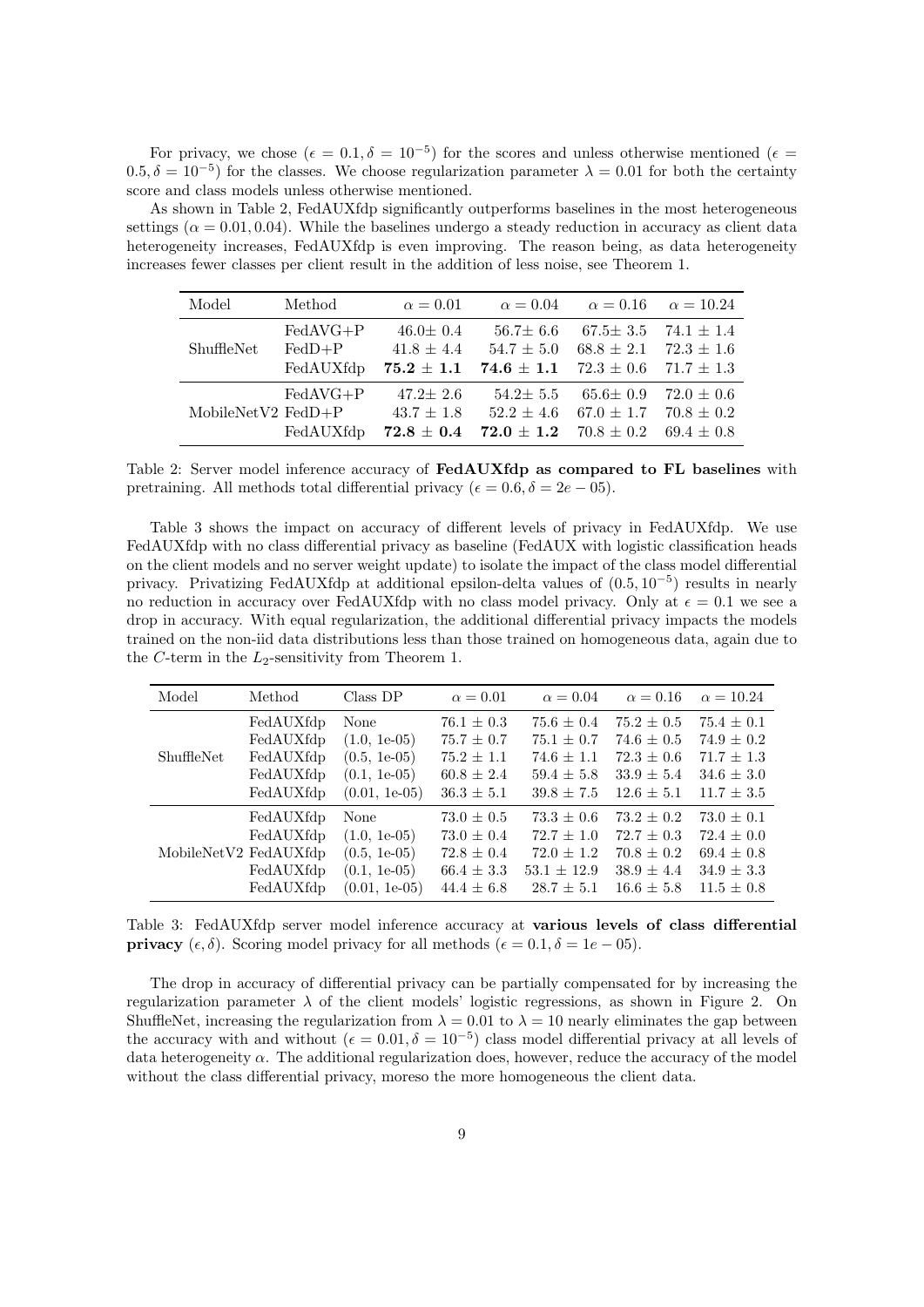<span id="page-9-5"></span>

Figure 2: Accuracy vs. regularization. Server model inference accuracy of FedAUXfdp on ShuffleNet with and without ( $\epsilon = 0.01, \delta = 1e - 05$ ) class model differential privacy at various levels of class model regularization  $\lambda$ .

<span id="page-9-6"></span>Table [4](#page-9-6) shows results on ResNet with both STL-10 and CIFAR-100 as distillation data. STL-10 and CIFAR10 share 9/10 of the same classes, while CIFAR-100 has completely different classes. Even with distillation classes unmatching client classes, we still see robust results.

| Distill Data            | $\alpha = 0.01$ |                                                                                                                            | $\alpha = 0.04$ $\alpha = 0.16$ $\alpha = 10.24$ |  |
|-------------------------|-----------------|----------------------------------------------------------------------------------------------------------------------------|--------------------------------------------------|--|
| $STL-10$<br>$CIFAR-100$ |                 | $77.2 \pm 0.5$ $75.4 \pm 1.0$ $74.7 \pm 0.9$ $74.4 \pm 0.8$<br>$70.4 \pm 0.7$ $68.9 \pm 1.8$ $67.6 \pm 1.6$ $68.5 \pm 1.9$ |                                                  |  |

Table 4: FedAUXfdp server model inference accuracy on ResNet8 with distillation data sharing 9/10 classes (STL-10) versus entirely different distillation data classes (CIFAR-100).

# 6 Conclusion

In this work, we have extended the FedAUX method, an augmentation of federated distillation, to be fully differentially private. We have contributed a mechanism that privatizes respectably with little loss in model accuracy, particularly on non-iid client data. We additionally contributed a theorem for the sensitivity of  $L_2$  regularized multinomial logistic regression. On large scale image datasets we have examined the impact of different amounts of differential privacy and regularization. Measuring the impact of federated averaging, distillation, and differential privacy on the attackability of the global server model would be an interesting investigation direction.

## References

- <span id="page-9-2"></span>M. Abadi, A. Chu, I. Goodfellow, H. B. McMahan, I. Mironov, K. Talwar, and L. Zhang. Deep learning with differential privacy. In Proceedings of the 2016 ACM SIGSAC Conference on Computer and Communications Security (CCS), pages 308–318, 2016.
- <span id="page-9-1"></span>H. Chang, V. Shejwalkar, R. Shokri, and A. Houmansadr. Cronus: Robust and heterogeneous collaborative learning with black-box knowledge transfer.  $arXiv$  preprint  $arXiv:1912.11279$ , 2019.
- <span id="page-9-4"></span>K. Chaudhuri, C. Monteleoni, and A. D. Sarwate. Differentially private empirical risk minimization. J. Mach. Learn. Res., 12:1069–1109, 2011.
- <span id="page-9-0"></span>H.-Y. Chen and W.-L. Chao. FedDistill: Making bayesian model ensemble applicable to federated learning. arXiv preprint arXiv:2009.01974, 2020.
- <span id="page-9-3"></span>C. A. Choquette-Choo, F. Tramer, N. Carlini, and N. Papernot. Label-only membership inference attacks. In Proceedings of the 38th International Conference on Machine Learning, PMLR, volume 139, pages 1964–1974, 2021.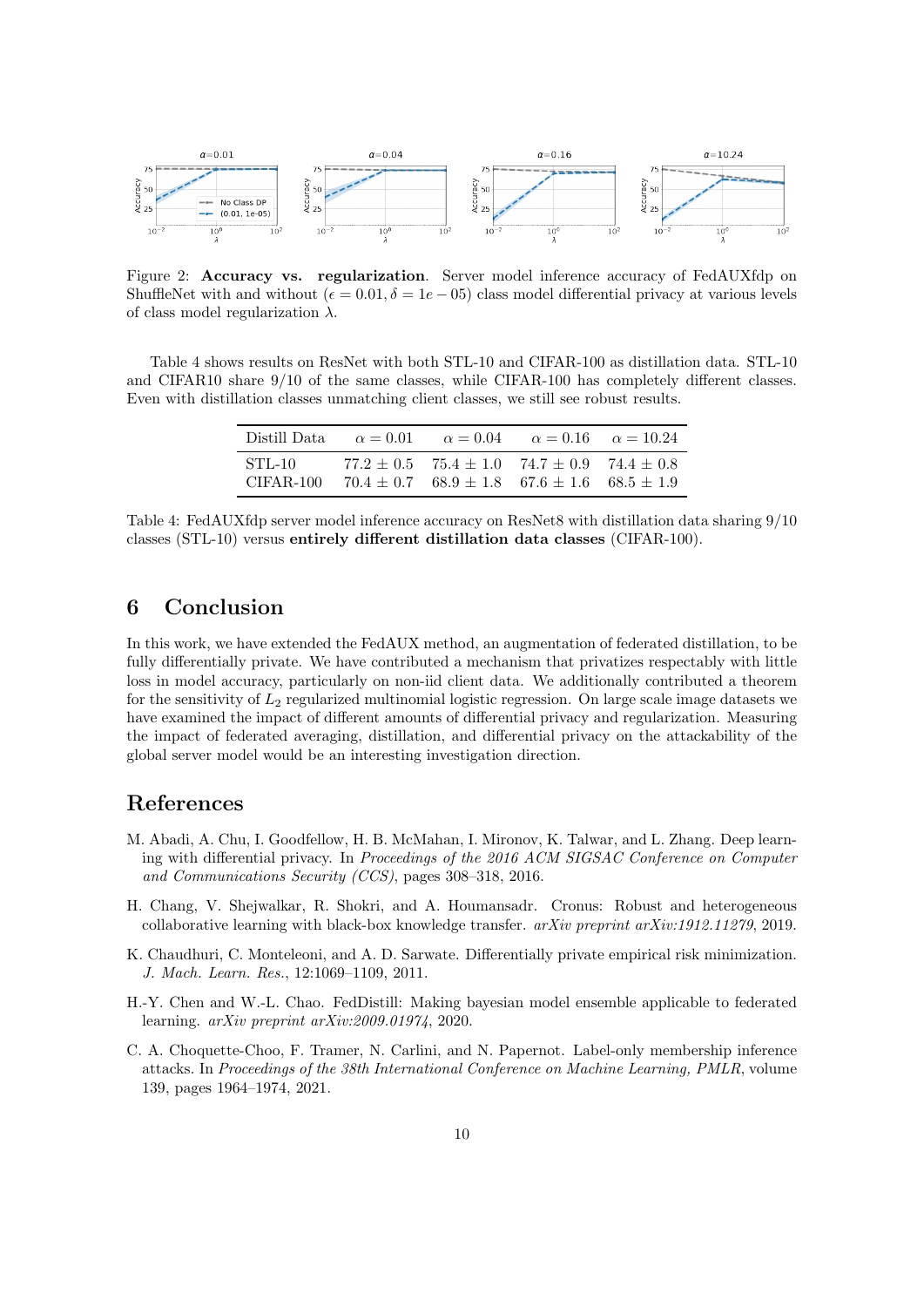- <span id="page-10-8"></span>C. Dwork and A. Roth. The algorithmic foundations of differential privacy. Found. Trends Theor. Comput. Sci., 9(3-4):211–407, 2014.
- <span id="page-10-10"></span>R. C. Geyer, T. Klein, and M. Nabi. Differentially private federated learning: A client level perspective. arXiv preprint arXiv:1712.07557v2, 2018.
- <span id="page-10-13"></span>K. He, X. Zhang, S. Ren, and J. Sun. Deep residual learning for image recognition. In Proceedings of the IEEE Conference on Computer Vision and Pattern Recognition (CVPR), pages 770–778, 2016.
- <span id="page-10-14"></span>T.-M. H. Hsu, H. Qi, and M. Brown. Measuring the effects of non-identical data distribution for federated visual classification. arXiv preprint arXiv:1909.06335, 2019.
- <span id="page-10-2"></span>S. Itahara, T. Nishio, Y. Koda, M. Morikura, and K. Yamamoto. Distillation-based semi-supervised federated learning for communication-efficient collaborative training with non-iid private data. arXiv preprint arXiv:2008.06180, 2020.
- <span id="page-10-6"></span>P. Kairouz, H. B. McMahan, B. Avent, A. Bellet, and M. Bennis. Advances and open problems in federated learning. In Foundations and Trends in Machine Learning, volume 14, pages 1–210, 2021.
- <span id="page-10-9"></span>S. P. Kasiviswanathan, H. K. Lee, K. Nissim, S. Raskhodnikova, and A. Smith. What can we learn privately? In 2008 49th Annual IEEE Symposium on Foundations of Computer Science, pages 531–540, 2008.
- <span id="page-10-1"></span>Q. Li, Z. Wen, and B. He. Federated learning systems: Vision, hype and reality for data privacy and protection. arXiv preprint arXiv:1907.09693, 2019.
- <span id="page-10-4"></span>X. Li, K. Huang, W. Yang, S. Wang, and Z. Zhang. On the convergence of FedAvg on noniid data. In Proceedings of 8th International Conference on Learning Representations (ICLR). OpenReview.net, 2020.
- <span id="page-10-5"></span>Y. Li, W. Zhou, H. Wang, H. Mi, and T. M. Hospedales. Fedh2l: Federated learning with model and statistical heterogeneity. arXiv preprint arXiv:2101.11296, 2021.
- <span id="page-10-3"></span>T. Lin, L. Kong, S. U. Stich, and M. Jaggi. Ensemble distillation for robust model fusion in federated learning. In Advances in Neural Information Processing Systems (NeurIPS), volume 33, 2020.
- <span id="page-10-15"></span>D. C. Liu and J. Nocedal. On the limited memory BFGS method for large scale optimization. Math. Program., 45(1-3):503–528, 1989.
- <span id="page-10-0"></span>B. McMahan, E. Moore, D. Ramage, S. Hampson, and B. A. y Arcas. Communication-efficient learning of deep networks from decentralized data. In Proceedings of the 20th International Conference on Artificial Intelligence and Statistics (AISTATS), pages 1273–1282, 2017.
- <span id="page-10-11"></span>B. McMahan, D. Ramage, K. Talwar, and L. Zhang. Learning differentially private recurrent language models. In Proceedings of the 8th International Conference on Learning Representations (ICLR), 2018.
- <span id="page-10-7"></span>N. Papernot, M. Abadi, Ulfar Erlingsson, I. Goodfellow, and K. Talwar. Semi-supervized knowledge ´ transfer for deep learning from private training data. In Proceedings of the 5th International Conference on Learning Representations (ICLR). OpenReview.net, 2017.
- <span id="page-10-12"></span>M. Sandler, A. G. Howard, M. Zhu, A. Zhmoginov, and L. Chen. MobileNetV2: Inverted residuals and linear bottlenecks. In Proceedings of the IEEE Conference on Computer Vision and Pattern Recognition (CVPR), pages  $4510-4520$ ,  $2018$ .